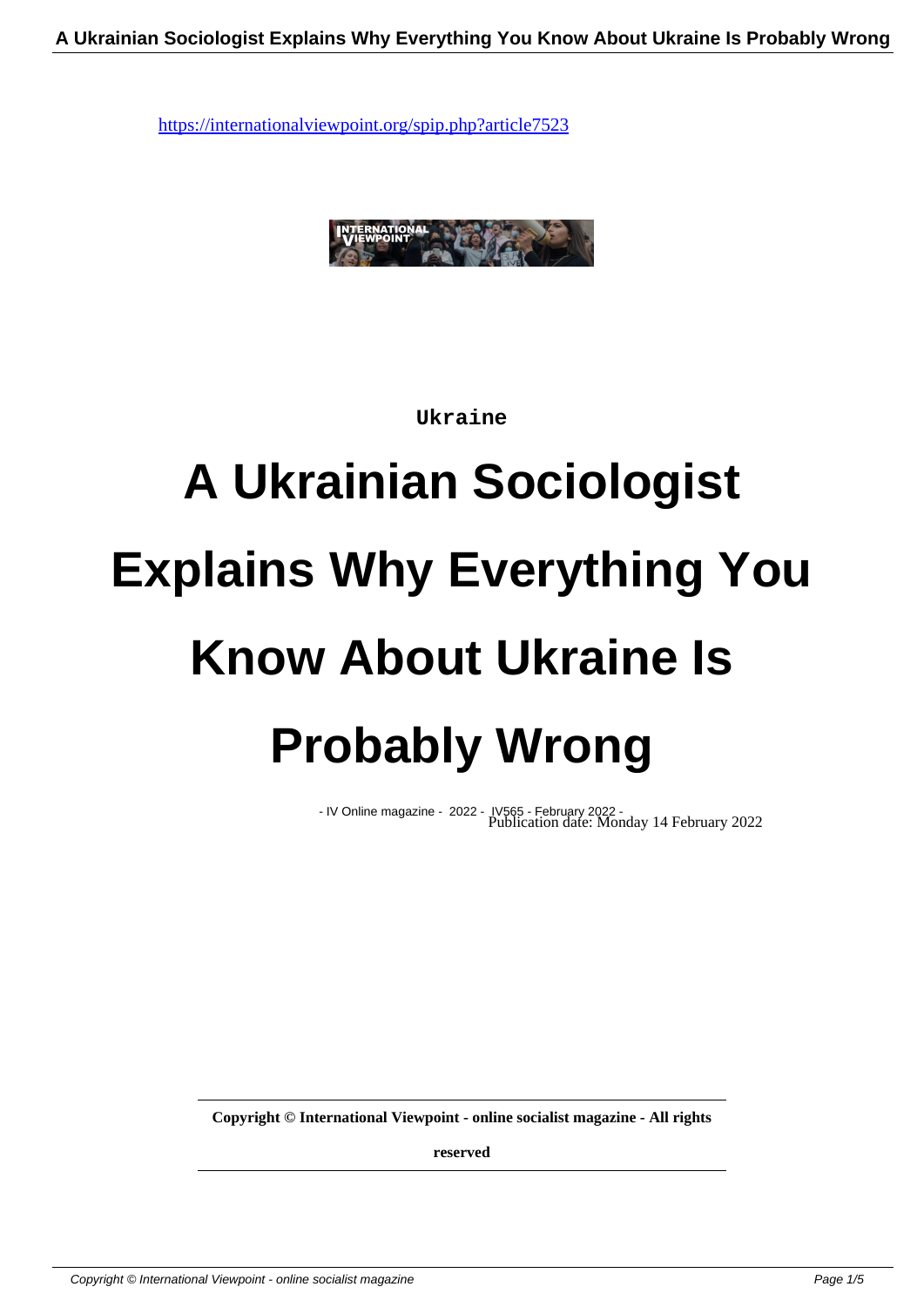**If you've relied on establishment media to follow the events in Ukraine these past eight years, then chances are what you know is wrong. Despite or, more likely, because the tumult in Ukraine has reared its head prominently in both US foreign policy and its domestic politics these past few years, the country's history and its ongoing internal conflicts have been some of the most propagandized for Western audiences.**

**Dr Volodymyr Ishchenko, a sociologist and research associate at the Institute for East European Studies, has spent years writing about Ukrainian politics, the country's 2014 Euromaidan Revolution, and the messy intersection of protests, social movements, revolution, and nationalism. He recently spoke with Jacobin's Branko Marcetic about what Western audiences need to understand about Ukraine and the ongoing international standoff over it.**

### **BM: Why are Ukrainian officials and European governments taking such different stances on the question of the prospects for a Russian invasion than the United States and the UK?**

**VI:** Russian coercive diplomacy and the military buildups are just one part of this, because there are also parallel diplomatic actions. Another part is this media campaign about the imminent invasion, which has its own autonomous logic, is driven by different interests, and should not be taken as an objective reflection of Russian actions. It also has this reinforcing, escalating character. The primary target of this campaign is probably not even Russia or Ukraine, but Germany, which is supposed to be closer to its NATO [North Atlantic Treaty Organization] allies.

Ukraine at first didn't even notice this campaign in the Western media. It then tried to exploit the campaign by requesting more weapons and calling for preventive sanctions against Russia. It was only about two or three weeks ago that the Ukrainian government started to make very explicit statements that invasion is not really imminent, that we have been under Russian threat since 2014 and we're used to this, and that according to their intelligence, this threat isn't greater than it was in spring last year (during the earlier stage of the Russian buildup, which was done very publicly with very clear intentions).

This Western media campaign has had very material and negative consequences for the Ukrainian economy. The Ukrainian currency has started to be devalued, investors have started to leave particularly in the Ukrainian real estate market and the government has been quite scared that even without an actual invasion, the Ukrainian economy may get into quite serious trouble from this. But I wouldn't take it as simply strategic deception.

#### **BM: Why is Ukraine such an important country, both to Russia, and to the West and the United States?**

**VI:** Economically, Ukraine is actually a big failure. If you look at the economic indicators, Ukraine is probably one of the very, very few countries in the world that has not reached its 1990 level of GDP per capita. There was a huge economic decline in the '90s, and then Ukraine failed to grow like its Eastern European neighbors. We don't live better than at the end of the Soviet Union, unlike Poland, for example, or even Russia or Belarus.

For Russia and for the United States, it's a place through which natural gas is transported. There were some initiatives to have a three-party consortium: Russia as a supplier of gas, the European Union as consumer, and Ukraine as a transitory territory. These were torpedoed in the '90s and 2000s, particularly by the Ukrainian side, and the result was that Russia just built several pipelines around Ukraine. The Nord Stream 2 is perhaps the most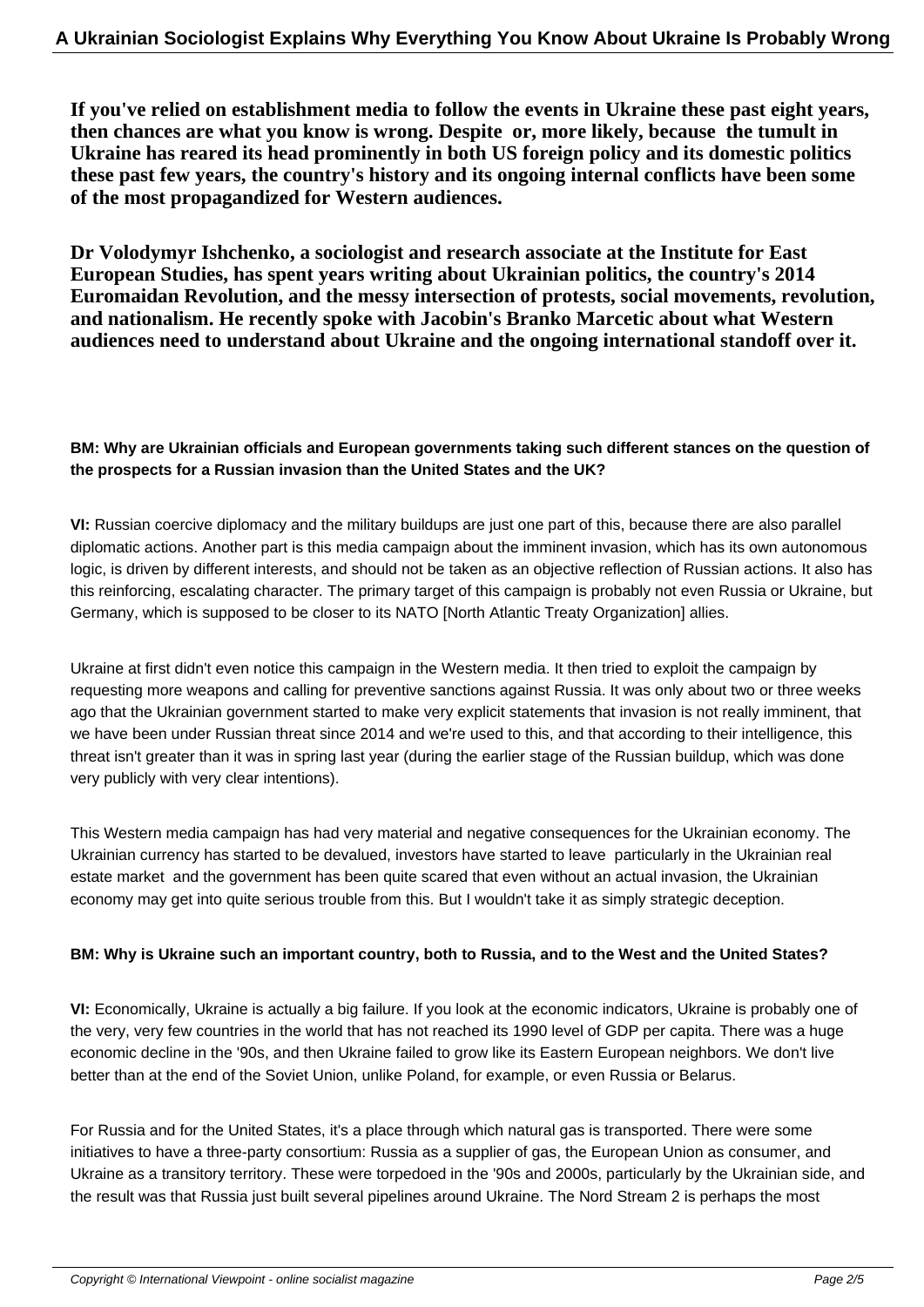dangerous for Ukraine now, because it may make Ukrainian pipelines obsolete.

From a military point of view, Russia says that Ukraine may be important because if NATO starts to deploy offensive weapons, there are rockets that can reach Moscow in five minutes from Ukrainian territory. The Russian defensive strategy for centuries was expansion, in order to push its border as far west as possible, creating strategic depth, which led Napoleon Bonaparte and Adolf Hitler's invasions to fail though contemporary wars are not waged in the same way as they were a half-century or two centuries ago.

For the United States, Ukraine is a potential hot spot against Russia. If Ukraine is creating tensions with Russia, it might weaken Russia and may deflect its resources, for example, in case of a Chinese escalation. Some people comment now quite cynically, "Why not let the Russians invade Ukraine, and let's make Ukraine another Afghanistan for Russia?" Russia would spend a lot of resources, it would be hit with sanctions probably Nord Stream would also be under sanctions and it's not that clear for how long Russia would survive a major escalation in Ukraine. That might be a reason why this war [in the Donbass region] has been going on for such a long time: there's no actual interest in stopping it. There were several opportunities to do so in 2019 and 2015, and the US government didn't do as much as they could.

## **BM: What is the relationship between Ukraine and Russia, since the countries' long and complicated history shapes so many of the political and cultural divisions of modern Ukraine?**

**VI:** There's nothing close to a consensus on this issue. Some people on the Left, such as some Ukrainian Marxists in the twentieth century, made the case that Ukraine was a Russian colony, and at least in the Russian Empire, it was exploited economically. That was a different story under the Soviet Union, when Ukraine was actually developed very quickly and ended up being one of the most developed parts of the country one of the reasons why the post-Soviet crisis was so severe. Others would say that Ukraine was more like Scotland to England, and not even close to relations between Western metropoles and their colonies in Africa or Asia, or even between Russia and Central Asia, or Russia and Siberia.

For many Russians, Ukraine is part of their perception of the Russian nation. They simply could not imagine Russia without Ukraine. In the Russian Empire, there was this idea that Russians, Ukrainians, and Belarusians were three parts of the same people. And this narrative was recently reiterated by Vladimir Putin, in his article where he claimed Ukrainians and Russians are just one people, artificially divided.

This narrative has a long history in Russian imperial thought. From this perspective, you'd see relations between Ukraine and Russia as a competition of at least two nation-building projects. One would say Ukraine is not a part of Russia; Ukrainians are a separate people. This narrative is the most dominant in Ukraine right now. However, this nation-building project has not succeeded fully despite three revolutions that had very strong nation-building content, which happened in 1990, 2004, and 2014. Another narrative would claim that Ukrainians are actually part of some bigger Eastern Slavic unity and this nation-building project wasn't realized because of the weakness of modernization in the Russian Empire.

However, this discussion occupies just a small part of Ukrainian society, intellectuals especially. For regular Ukrainians, it's not the salient question. According to polls conducted for the thirty years since Soviet independence, the questions of jobs, wages, and prices have been at the top, while identity, language, geopolitical relations, the EU, Russia, and NATO were always down the list of Ukrainian priorities.

## **BM: Some commentators say that because the far right hasn't been very successful in post-Maidan elections, its role in the country is negligible. How true is this?**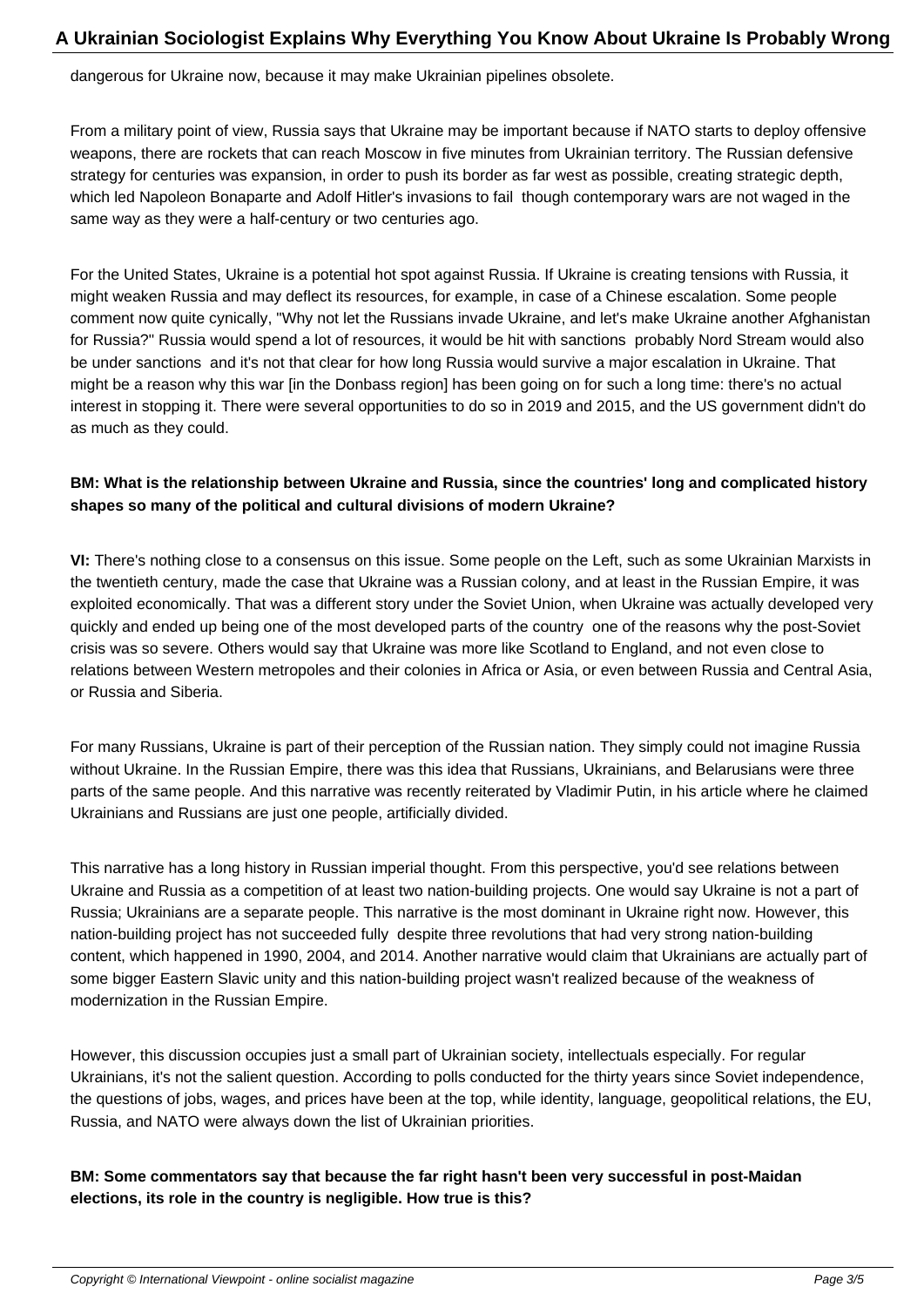**VI:** The role of radical nationalists in Ukrainian politics is significant, via direct pressure on the government and dissemination of narratives. If you look at the actual policies that were taken by the post-Maidan government, you'll see the program of radical nationalist parties, particularly decommunization, banning the Communist Party of Ukraine, and Ukrainianization, which means pushing the Russian language out of the Ukrainian public sphere. Many things that the far right campaigned on before Maidan were implemented by nominally non-far-right politicians.

Nationalist radicalization is very good compensation for the lack of any revolutionary changes after the revolution. If you start, for example, to change something in the ideological sphere renaming streets, taking away any Soviet symbols from the country, removing Vladimir Lenin's statues that were standing in many Ukrainian cities you create an illusion of change without actually changing in the direction of the people's aspirations.

Most of the relevant parties are actually electoral machines for specific patron-clientelistic networks. Ideologies are usually totally irrelevant. It's not difficult to find politicians who have switched between completely opposite camps in Ukrainian politics several times during their careers.

The radical nationalist parties, by contrast, have ideology, they have motivated activists, and at this moment, they are probably the only parties in the real sense of the word "party." They are the most organized, the most mobilized parts of the civil society, with the strongest street mobilization. After 2014, they also got the resources for violence: they got the opportunities to create affiliated armed units and a broad network of training centers, summer camps, sympathetic cafés, and magazines. This infrastructure perhaps doesn't exist in any other European country. It looks more like 1930s far-right politics in Europe than contemporary European far-right politics which doesn't rely so much on paramilitary violence but is instead capable of winning quite a broad part of the electorate.

## **BM: What are some of the misunderstood or unknown aspects of the 2014 Euromaidan Revolution that Western audiences may not be aware of?**

**VI**: In the West, what has become dominant is the narrative of professional NGOs, which were an important part of the uprising in 2014. But they definitely did not represent the whole diversity of this uprising and represented even less the diversity of this big country. In their narratives, this was a democratic, peaceful revolution against an authoritarian government led by Viktor Yanukovych, who is probably one of the very few rulers in the world to have been toppled by two revolutions.

This narrative of the professional NGOs and national-liberal intellectuals was taken up by the Western media and Western officials, partially because it's what they wanted to hear. And Western officials supported the Maidan Revolution quite openly. For the EU at that moment, it was quite inspiring, because while the people in Greece were burning EU flags, people in Ukraine were waving them.

Fear of radical nationalists inspired the anti-Maidan protests in the southeastern parts of Ukraine. Russia decided to supply and, in a crucial moment, intervene and prevent the defeat of separatist rebels in the region. The result is that a part of Donbass, an eastern Ukrainian, heavily industrialized and urbanized region, is now under the control of so-called people's republics that should be seen more or less as Russian puppet states.

#### **BM: What are your hopes for how this crisis might be resolved?**

**VI**: My hope is there will be a peaceful resolution to the crisis. We all need to hope that the Russians will not start a stupid invasion and they will not start to escalate, not only in Donbass but even further.